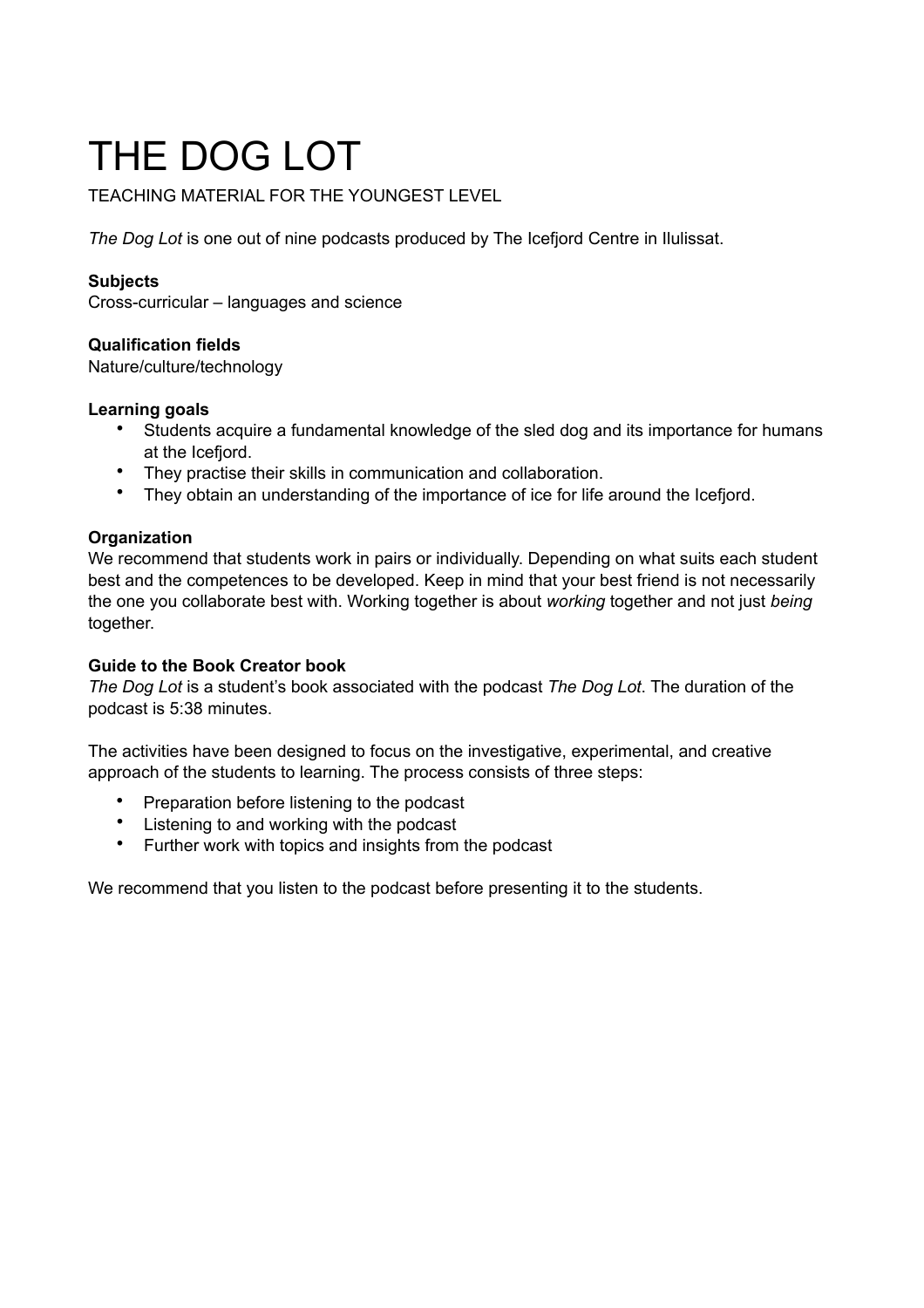## **Page by page guide – the Book Creator student's book "The Dog Lot"**

## **Welcome to the Icefjord Centre, page 4-7**

The students meet the Icefjord Centre in two pictures, showing respectively summer and winter. In the classroom you can talk about:

- What the Icefjord Centre is.
- What it looks like around the centre.
- The difference between summer and winter.
- How summer and winter differs where you live.

## **Map Illulissat, page 8-9**

The students see a map of Greenland. A marker indicates where Ilulissat is located. In class you can talk about:

- What you see on the map.
- How many people are living in Ilulissat.
- What else you know about Greenland and Ilulissat.
- Do you know the names of other places on the map?

## **I live here, page 10-11**

The students see part of a world map. The job now is to move the red marker down to the map to show where each student lives. The marker is found in the white box and can be drawn into the map.

In class you can talk about:

- Where your hometown is located.
- How many people are living there.
- Do you know the names of other places on the map?

## **Listen and talk, page 12-13**

Now it is time for the students to listen to the podcast *The Dog Lot*. They start the podcast by clicking on the icon in the middle of page 12.

It is recommended that they listen in pairs or small groups.

Let the students spend some minutes talking to the one next to them about what they just heard.

On page 13 the students will make short sound recordings telling about the podcast. The pictures on the page may help them remember what they heard.

This is how to make a sound recording in Book Creator, web version:

- 1. Click on **+**
- 2. Choose *Record*
- 3. Click on *Start recording*
- 4. Start talking
- 5. Click on Stop recording
- 6. Choose USE RECORDING

And in the Book Creator app:

1. Tap  $\Box$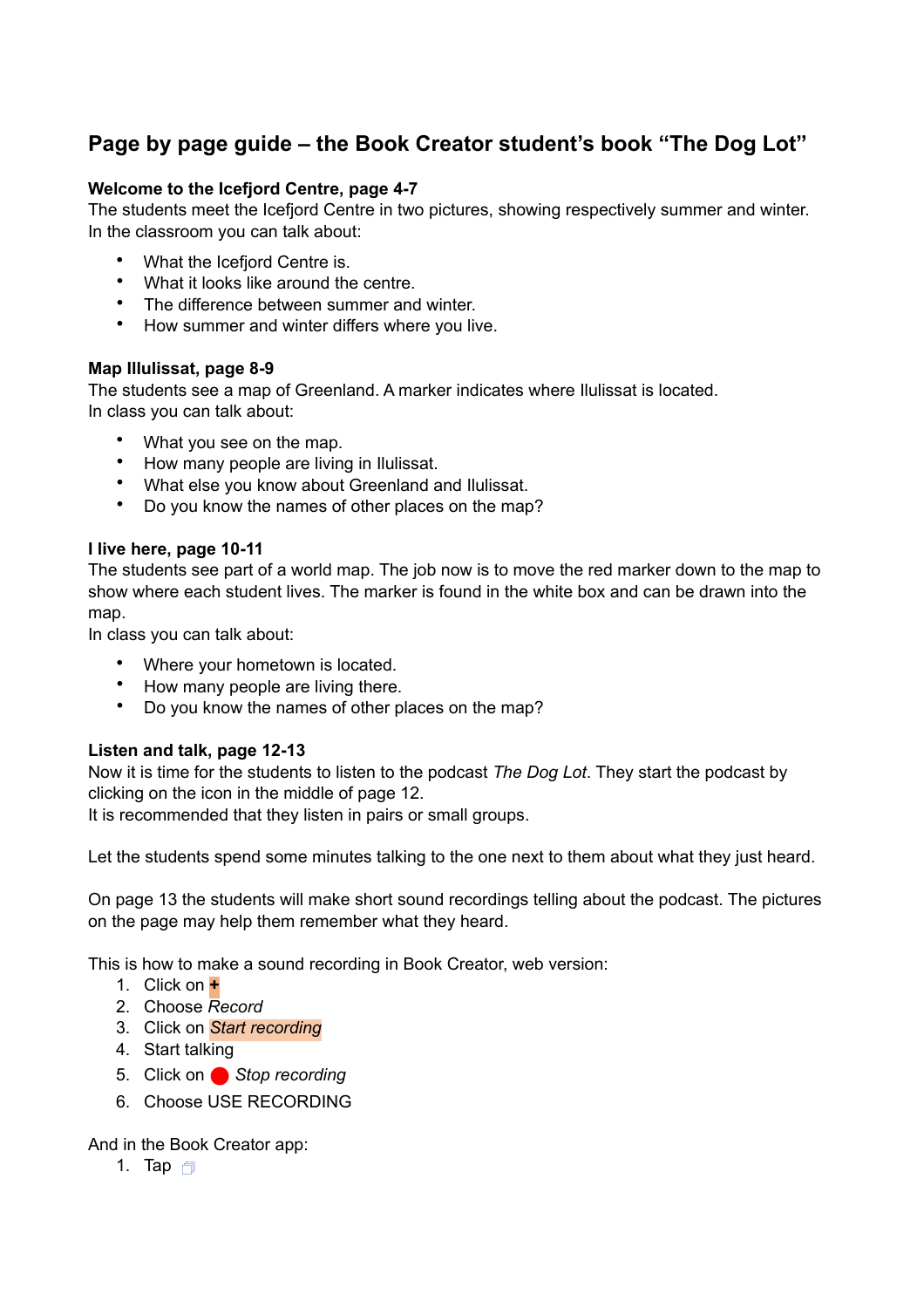- 2. Tap *Media* (if necessary)
- 3. Tap *Add Sound*
- 4. Tap ⬤ *Start recording*
- 5. Start talking
- 6. Tap ⬛ *Stop recording*
- 7. Choose **Yes**

The recording will now be represented by a small sound icon. This icon can be placed where you wish on the page. You can listen to the recording over and over again.

## **Review in class**

It is recommended to have a joint discussion in class when working with pages 12-13 is finished. We suggest that you support this with writing and maybe illustrating concepts and keywords on the blackboard. You could talk about:

- What surprised the students when listening to the podcast.
- Concepts and keywords that the students encountered in the podcast. You may find inspiration for the conversation below.

## Concepts and keywords

- Culture Culture consists of all the values, habits, traditions, knowledge and attitudes which characterize a society or an individual in their own historical and geographical context.
- Hunting and fishing culture Since the first immigrations at Thule about 4-5.000 years ago Greenland has been dependent on nature's resources in the form of fish, birds and land and marine mammals. Hunting and especially fishing still are important as livelihood for Greenlanders and Greenlandic society. These natural conditions have led to the development of a unique culture, built upon proud traditions.

## *What do you know about the culture of Greenland? What other cultures do you know?*

• Cornerstone – the dogs are a cornerstone of the Greenlandic hunting and fishing culture A cornerstone is part of the supporting foundation, an important precondition for or component of something. A house without a foundation tumbles down. Without frost ice becomes water; frost is a precondition for the formation of ice. The dogs transport the catch, fish and people across ice and mountains, where no other means are available.

## *Why are the dogs a cornerstone in this culture? Could you be a hunter and fisher without having dogs?*

• Lifeblood – in the community/ transportation of catch and humans "The dogs are the lifeblood of the community where they in generation after generation have hauled the catch home to the settlement and transported people between settlements and continents," the podcast states. Even though the dogs still play an important role, especially for tourism and the popular dog races, the snowmobile gains more and more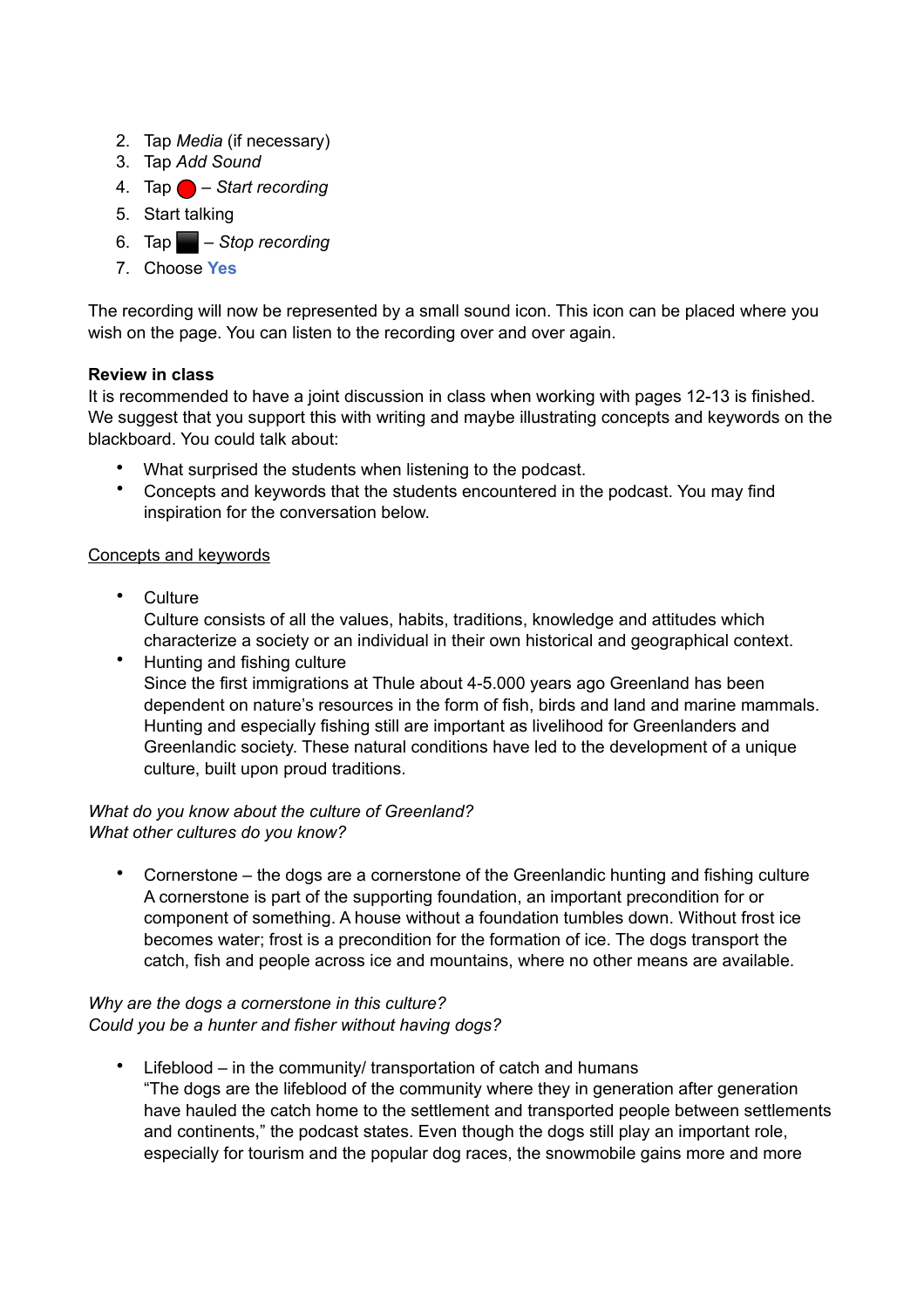ground.

Lifeblood is an element that is a critical condition for something being able to function. The dogs are a condition for transporting the catch back to the settlements and towns.

*What does it mean that something is the lifeblood of a community? What is the lifeblood of your everyday life?*

• Cycle – the cycle of the game animals follows the seasonal cycle of the ice. A cycle is characterized by something returning more or less regularly, repeating itself. A calendar day has a known and fixed course. It is divided into day and night. The seasons come and go in a definite order. The ice has a cycle. The movements of the ice are influenced by cold and heat (the cycle of the seasons), which in turn influence the conditions of life for the game animals.

## *What are the four seasons called?*

*What is characteristic of the seasons where you live?*

• Tradition – the sled dogs, hunting and fishing The sled dogs are part of special Greenlandic traditions that granddad Niels would like to pass on to his grandchildren.

*What is the difference between a working dog and a family dog? What is a tradition, and what other traditions do you know?*

• Missing – Granddad Niels lives in Ilulissat, and his grandchild William lives in Hjørring. Granddad Niels misses his grandchild and the time when they could seek adventure and go hunting together.

*William and his granddad talk together on Messenger. Do you know Messenger? How do you talk with those you miss, or who are far away? William misses his dogs, granddad Niels misses William. What might the dogs be missing?*

## **Far away, page 14-15**

The students see a map with Greenland and Denmark. Markers show where Ilulissat and Hjørring are located.

In class you can talk about:

- How far away William and Granddad live from each other.
- That it takes almost ten hours to travel from Hjørring in Denmark to Ilulissat in Greenland
- Whether you know someone who lives far away.
- How and when you visit each other.

## **My reference book, page 16-17**

Now the students will make their own reference book using words from the blackboard. Text as well as pictures can be inserted.

## Book Creator, web version

Insert *text* like this:

1. Click on **+**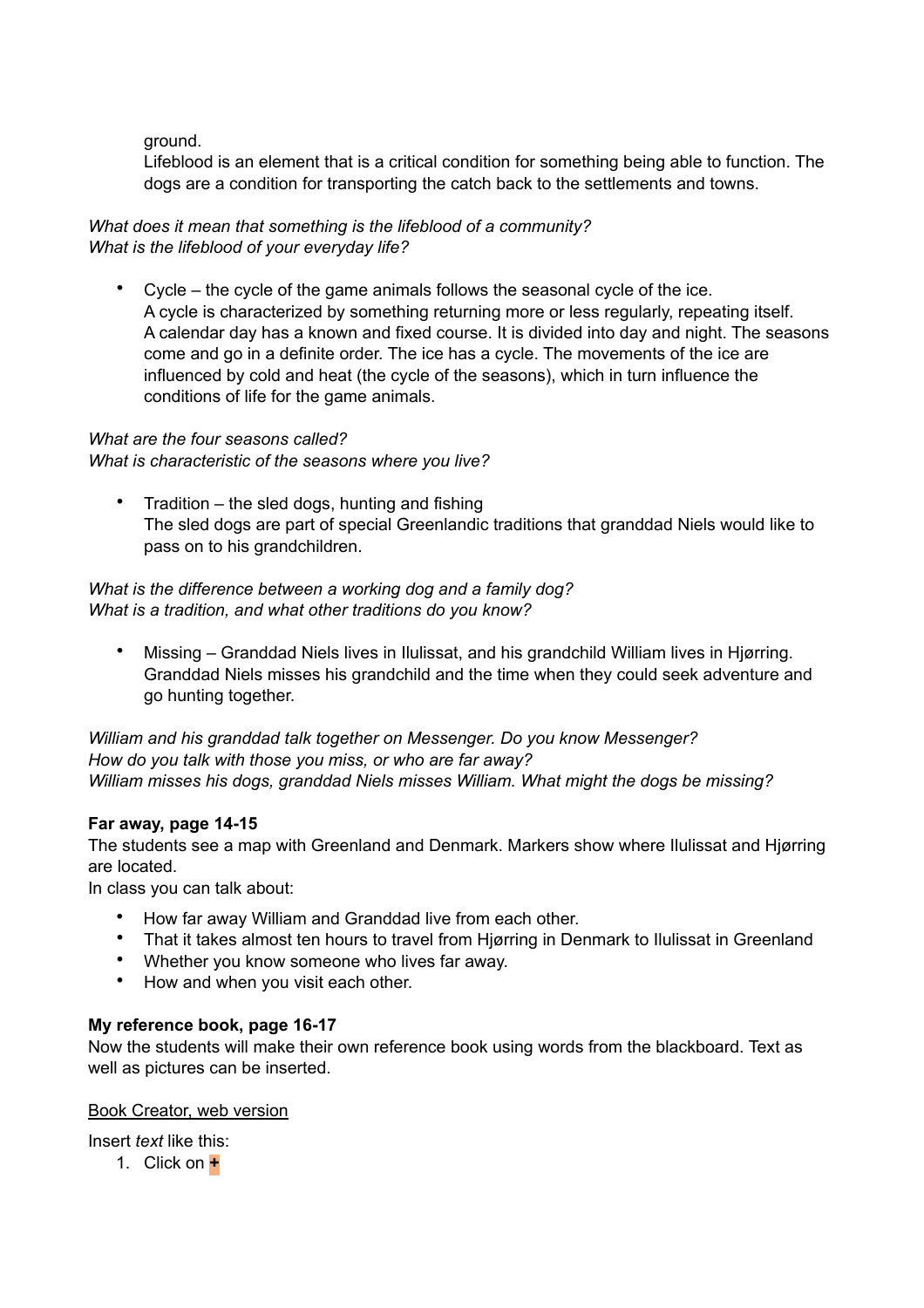- 2. Choose *Text*
- 3. Choose *Text* again
- 4. *Write* your text or: click on the microphone and *dictate* your text (Important: choose the right language before dictating!)
- 5. Finish by choosing *DONE*
- 6. Move the text box to where you want it

Insert a *picture* like this:

- 1. Click on **+**
- 2. Choose *Images*
- 3. Select a picture from your computer or:

search for one on the internet, select by clicking and choose **Add**

4. Resize by dragging a corner

## Book Creator, app

Insert *text:*

- 1. Tap  $\Box$
- *2.* Tap *Add Text*
- *3.* Tap *Text*
- 4. *Write* your text

or:

click on the microphone in the keyboard and *dictate* your text (Important: choose the right language before dictating!)

Insert *picture:*

- 1. Tap  $\Box$
- 2. Tap *Media* (if necessary)
- *3.* Tap *Photos*
- *4.* Tap the one you want
- *5.* Resize by dragging a corner

The students may also draw their own pictures and place them on a page as described above.

## **Sled dogs in Greenland, page 18-19**

The students are to take pictures of sled dogs or search for pictures of sled dogs in Greenland and insert these in the frames on the pages.

Do like this in Book Creator, web version:

- 1. Click on a frame
- 2. Click on the plus sign inside the selected frame
- 3. Choose *Images*
- 4. Select a picture from your computer or: search for one on the internet, select by clicking and choose **Add**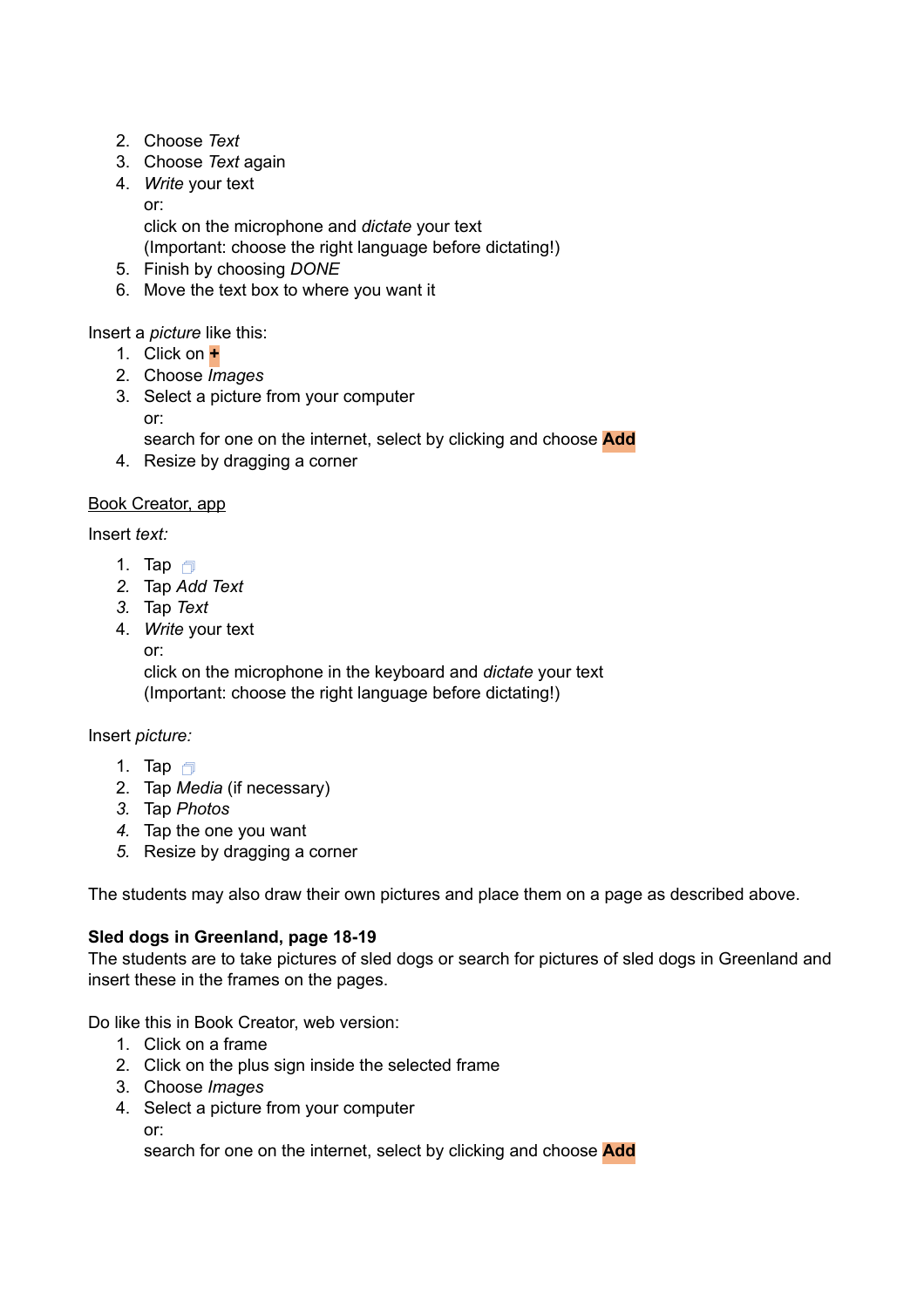5. The picture can be resized and moved

And in the Book Creator app:

- 1. Search for pictures of the Greenland sled dog on the internet
- 2. Save them in the camera roll
- 3. Select the frame by tapping
- 4. Tap the *image icon*
- 5. Select a picture by tapping

## **My dog sledge, page 20-21**

The students will make their own model of a dog sledge. Find a template in appendix 1. When the model is finished a picture of it is inserted in the book.

See picture for inspiration:



Model made by students from the settlement school in Qassiarsuk after template in *Papirklip / Kalaallit Numaat, Qiortakkat* by Søren Thaae

## **Visual story, page 22-23**

The students' task is to make a short story about their dog sledge. The story is made up of four pictures taken with the students' iPads. These pictures will tell a small story about a dog sledge.

The pictures are to be inserted in the four frames on pages 22-23.

- 1. Select a frame by tapping
- 2. Tap the *Camera icon*
- 3. Shoot your photo
- 4. Choose *Use Photo*, and the fresh photo is inserted in the frame

Subsequently the students will make a short sound recording to each picture.

This is how to make a sound recording in Book Creator, web version:

- 1. Click on **+**
- 2. Choose *Record*
- 3. Click on *Start recording*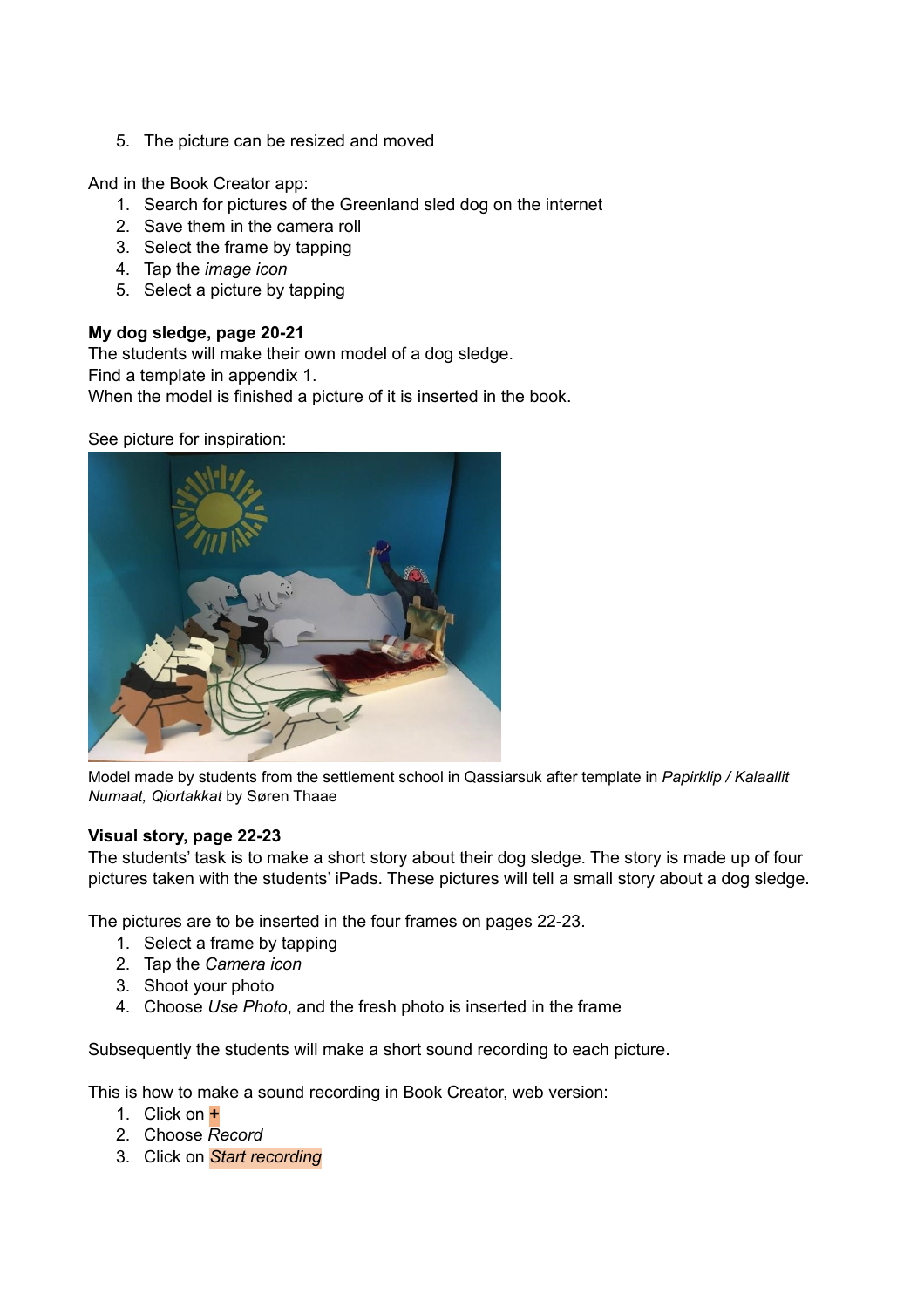- 4. Start talking
- 5. Click on **Stop recording**
- 6. Choose USE RECORDING

And in the Book Creator app:

- 1. Tap  $\Box$
- 2. Tap *Media* (if necessary)
- 3. Tap *Add Sound*
- 4. Tap ⬤ *Start recording*
- 5. Start talking
- 6. Tap ⬛ *Stop recording*
- 7. Choose **Yes**

The recording will now be represented by a small sound icon. This icon can be placed where you wish on the page. You can listen to the recording over and over again.

## **Qimmeq – the Greenland sled dog, page 24-25**

Here you may read the book *Qimmeq* which is about the Greenland sled dog. On the following pages we have selected a small part of this book for our work. We recommend that you read the text together with the class.

If you want to, you may choose further topics in the book and learn even more about the Greenland sled dog.

## **The sled dog, page 26-27**

Read pages 6-9 aloud to the students. In class you may talk about:

- What makes the sled dog a special dog?
- What do you know about sled dogs from your own life?

Subsequently the student fill out the page with what they know about sled dogs. They can write text or tell in short sound recordings.

This is how to make a sound recording in Book Creator:

- 1. Click on **+**
- 2. Choose *Record*
- 3. Click on *Start recording*
- 4. Start talking
- 5. Click on **Stop recording**
- 6. Choose USE RECORDING

And in the Book Creator app:

- 1. Tap  $\Box$
- 2. Tap *Media* (if necessary)
- 3. Tap *Add Sound*
- 4. Tap ⬤ *Start recording*
- 5. Start talking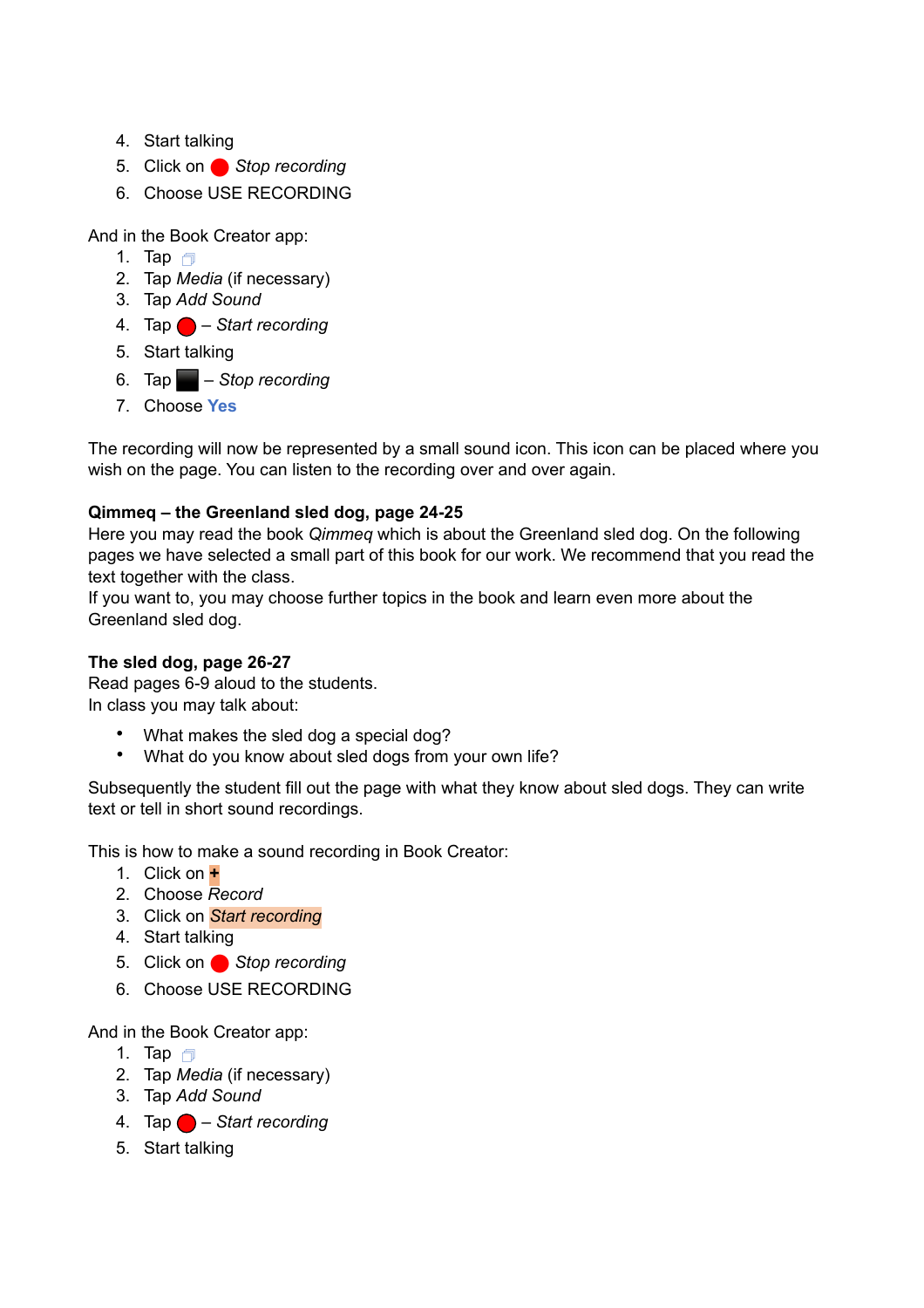- 6. Tap ⬛ *Stop recording*
- 7. Choose **Yes**

## **Close to a sled dog, page 28-29**

At this point the students have learned a lot about sled dogs. To round off they will draw or paint their own sled dog.

The students must imagine that they have a sled dog. If they do in fact have a sled dog, this exercise can be adjusted so that they tell about their real sled dog.

When the drawing is finished, it is inserted in the book. In class you can talk about:

- What the sled dog is called.
- How the relationship to the dog is.
- What to keep in mind when close to a sled dog.
- How a sled dog differs from a family dog.

## **Care and attention, pages 30-31**

In class you can talk about:

- How to take care of a sled dog.
- What a sled dog eats.
- Where a sled dog lives.

## **Evaluation**

The students present their visual stories to the class.

Make sure that the framework for feedback is positive criticism. The students should be supported in assessing what is good – and what might be done better.

Not specifically with a view to making new visual stories, but rather to let students discover and work with such constructive and positive criticism.

If you intend to work with some of the other podcasts from the Icefjord Centre, it might make sense to save the students' Book Creator book and dog sledge so that they may be used again.

If you want the students to make use of the feedback from the class, you could reserve time for further work with the visual stories.

## **Colophon**

The podcast *The Dog Lot* has been created for the Icefjord Centre in Ilulissat by Katrine Nyland. Graphics were produced by Oncotype.

Teaching material for the podcast has been developed by Lotte Brinkmann from *Anholt Læringsværksted* with feedback from *Leg med It*.

The student's book in Book Creator has been developed as part of the project *Nutaaliorta* from Kivitsisa. The template was designed by Rikke Falkenberg Kofoed and Daniella Manuel, *Leg med It*.

The teaching material *The Dog Log* is published under a Creative Commons crediting licens CC:BY.